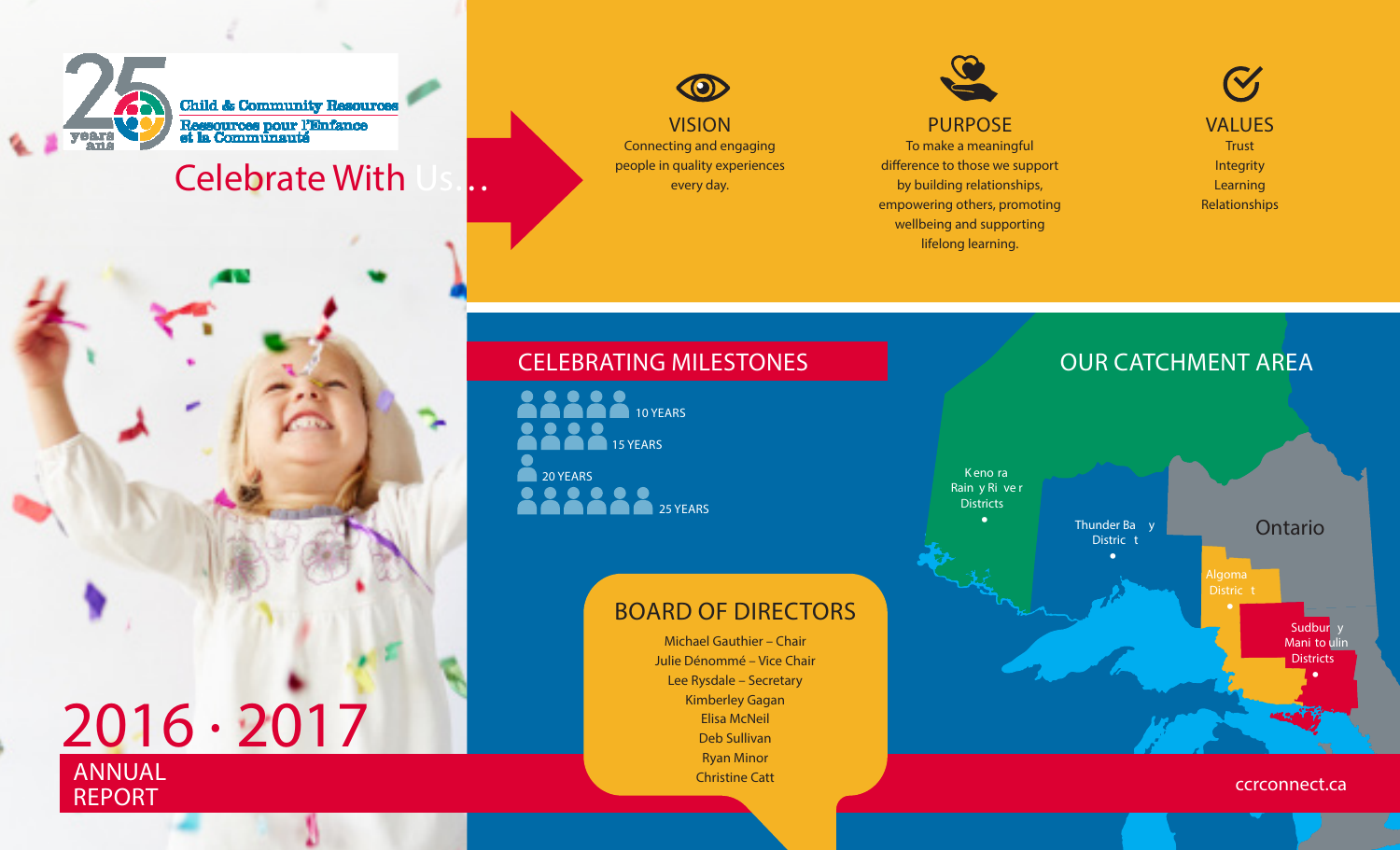WHAT THEY LIKED BEST ABOUT OUR SERVICES:

I liked how the program was able to be individualized to my child's needs and issues. I liked how the program took place over several days, allowing for repetition and practice of the skills learned.

## DONATIONS

Our ABA Consultant was Christopher Jones. I can't summarize in a paragraph how amazing and patient he was with our daughter. We seen positive social changes that were noticed by us and her teachers. He was super positive and encouraging with her and also showed interest in things she liked (Frozen princesses, mermaids) to keep her attention and help her learn the "new to her" social skills. He was very thorough and informative with both of us and included us in all aspects of our daughter's therapy goals. We couldn't be happier with the gains and progress she has made. We cannot say enough great things about Christopher! He definitely went into the right area of work and he is amazing with ASD kids! Thank you!

The caring environment. I feel comfortable and confident working on the different behaviors with my child. It is a very positive experience both for myself and child.

> Prompt and client centered approach. One-on-one with child in a positive and friendly way. Made me and my daughter feel welcome. Not a scary environment. Left feeling helped and acknowledged.

CHRISTOPHER AND WILLIAM MCCORMICK

DR. KEVIN

MCCORMICK NEWSTAND NEWSTAND HUNTINGTON **UNIVERSITY**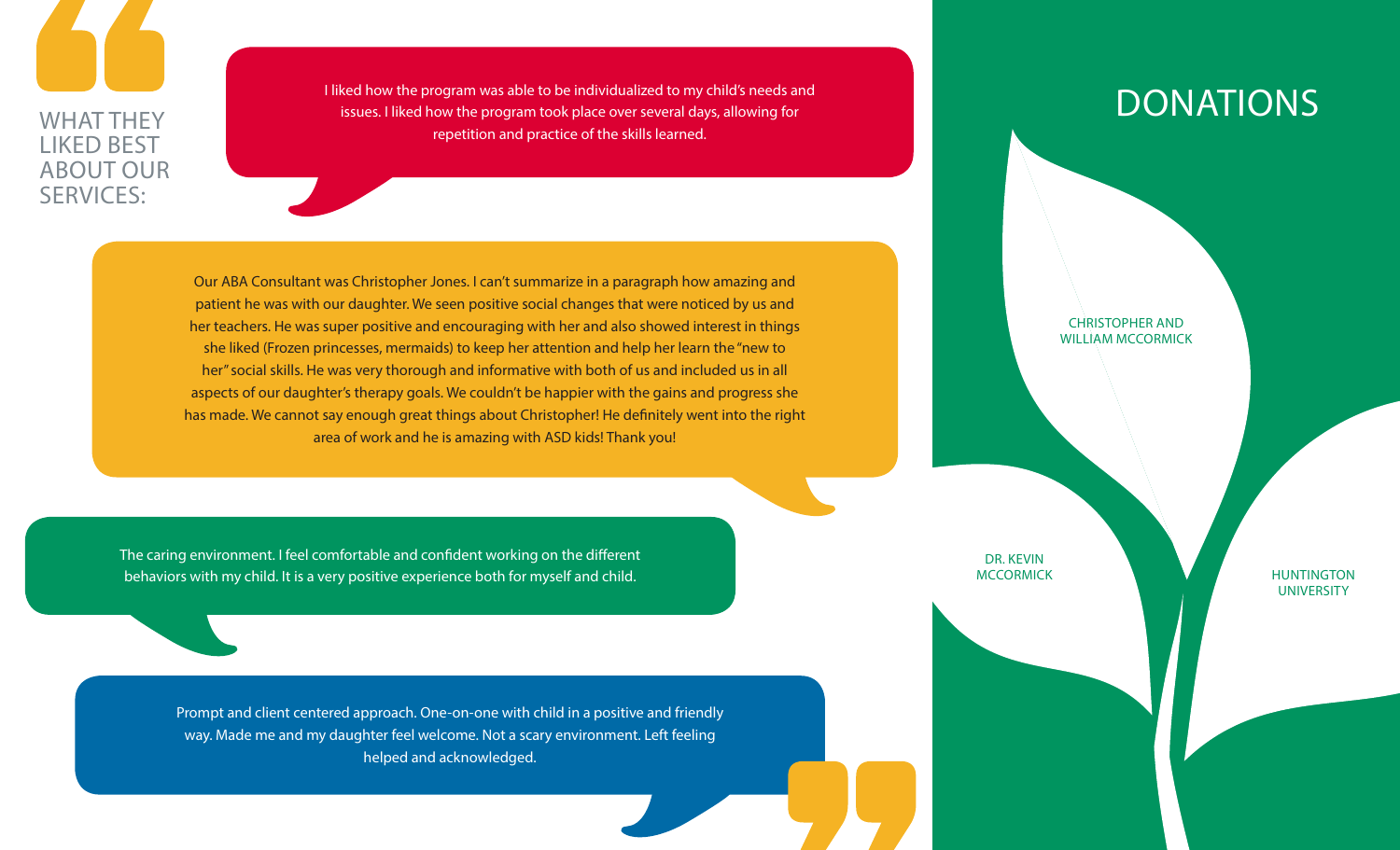

#### THE LOIS MAHON AWARD

We are very happy to announce that this year's recipients of the Lois Mahon Award: Real People Doing Exceptional Things, are Corey and Jennifer Kirwan.

The Kirwan's graciously extended themselves, as well as their home, to support a youth receiving services through Child & Community Resources within the Sudbury District. Not only did Corey and Jennifer provide the use of space inside and outside their home, but also allowed for modifications to the home, in order to support recommendations for a suitable treatment environment. They ensured consistency and effective delivery of treatment, by respecting and supporting treatment guidelines. Corey and Jennifer also facilitated opportunities for the youth to practice life skills such as laundry, meal preparation, and recycling, thereby increasing his quality of life through increased independence.

Corey and Jennifer's commitment in supporting children and youth is evident by their offer of ongoing use of their home to support others.

#### FEEDBACK

RESPONSES BY SERVICE

- Best Start 148 • Early Learning & Child Care 15 • Autism Clinical Service 9
- Applied Behaviour Analysis 58
- Parent Education Workshop 22
- Specialized Services 7
- Intensive Behaviour 8 Intervention • Connections 3
- Functional Skills & 2 Family Supports

#### RESPONDENTS BY REGION

• Kenora / Rainy River 20 • Thunder Bay 16 • SSM / Algoma 19 • Sudbury / Manitoulin 205

## OVERALL **SATISFACTION** 99%

of respondents were either satisfied or very satisfied with the services they received.

#### STRATEGIC ACTIONS



COMPLETED STRATEGIC ACTIONS:

• Internal and External Communication • Develop a Research Program • Refresh Agency Program Evaluation Model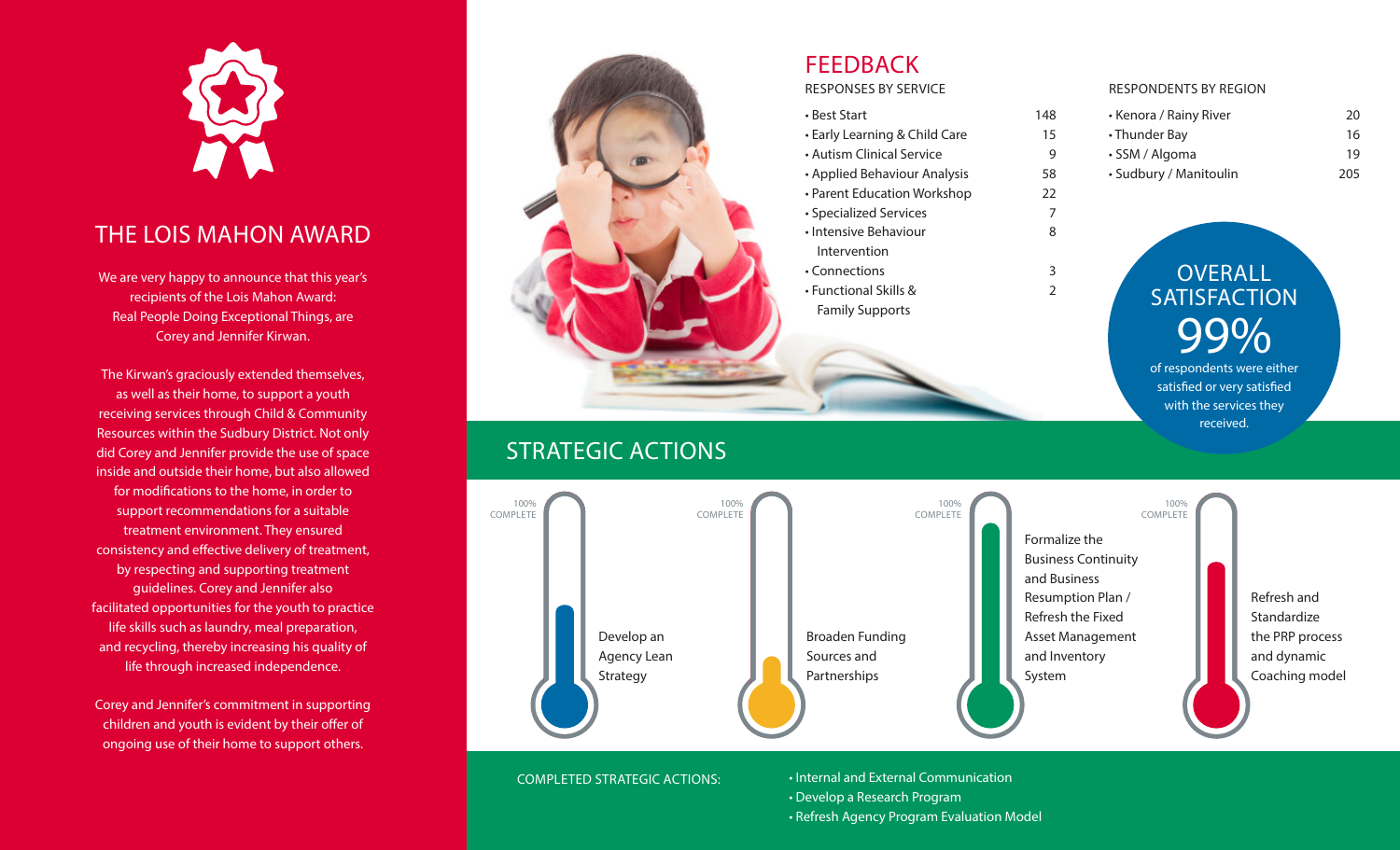